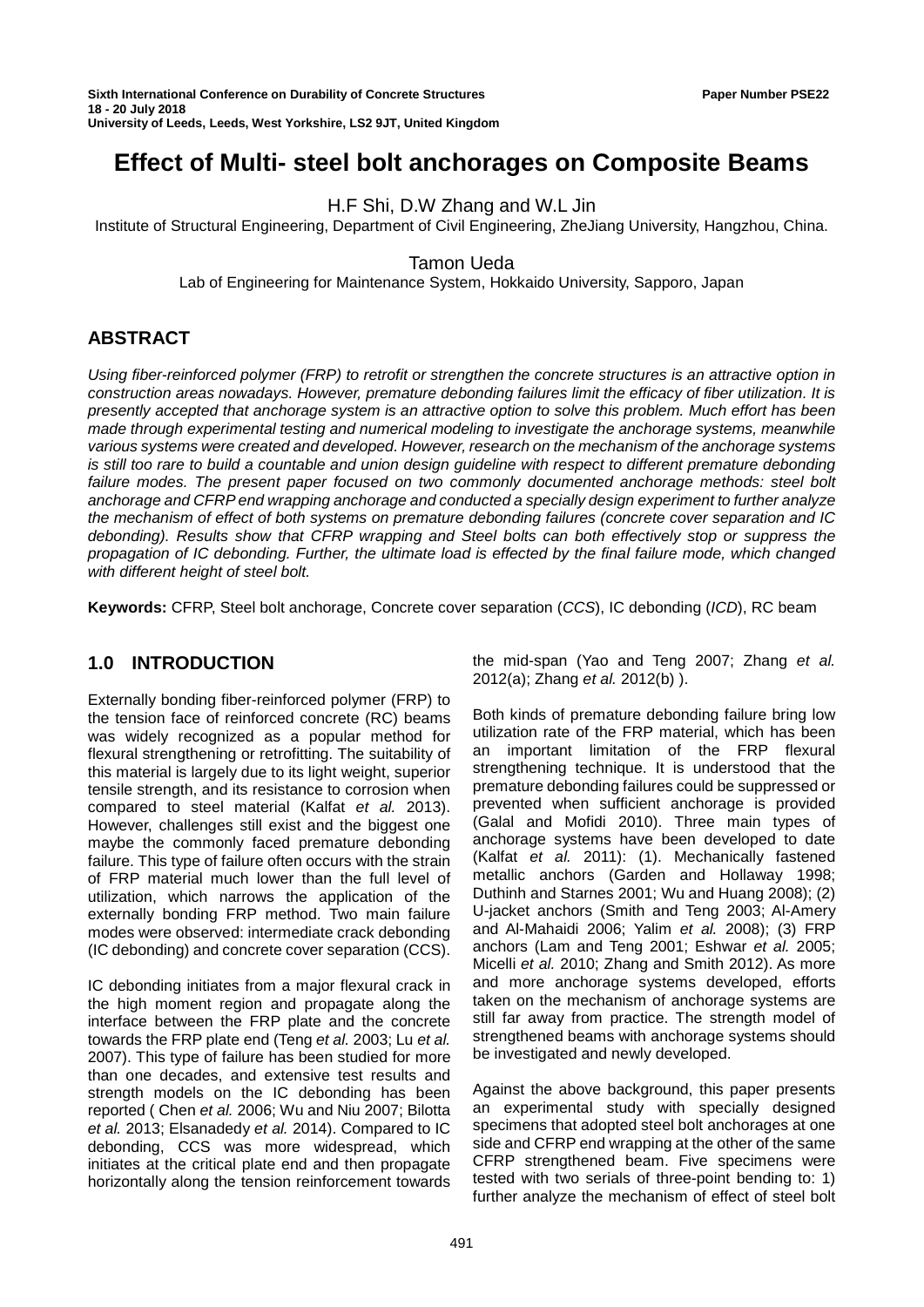#### ICDCS 2018: PSE22

anchorage system on IC debonding and concrete cover separation; 2) explore the influence of CFRP end wrapping anchorage on IC debonding; 3) help build a systematic analytical model to predict debonding load with respect to various premature failures.

## **2.0 EXPERIMENT PROGRAM**

#### **2.1 Testing Specimens**

The experiment consisted of five CFRP strengthened beams with anchorages. The same geometry and reinforcement arrangement was adopted as detailed in Fig. 1. All specimens were 200 mm in width, 150 mm deep and employed two deformed bars of diameter 10 mm as internal steel reinforcement in compression and tension, respectively. For all beams 10 mm diameter plain bar stirrups were placed along the entire length of the beam with a spacing of 100 mm except the two supports with a spacing of 50 mm. Values of inferior, superior and sideward concrete cover were 20 mm, 15 mm and 25 mm, respectively. One layer of CFRP wrapping with a width of 100 mm

was bonded to the CFRP laminate end for anchorage, and one layer of CFRP wrapping with a width of 70 mm was bonded to the mid-span of the beams to avoid IC debonding propagate from one side to the other. For control specimen, only mid-span was wrapped by a layer of CFRP laminate.

Two serials of three-point bending test were conducted. The second serial was a modified three point bending test with a shear span of 322.5 mm for specimens whose steel bolts and concrete cover were still in good condition after the first three point bending test as shown in Fig. 2. Three linear variable differential transformers (LVDTs) were used to measure deflections at different locations: two at the two supports, and one at the mid-span of the beam, respectively (Fig. 1 and Fig. 2).

The parameters of specimens in two serial tests are listed in Table 1, where la, bf, nf represents the length of steel bolt, the total width of CFRP laminate at bottom surface and number of layers of CFRP laminate, respectively. Specimens were named L1500-x-y, x was the height of the steel bolts



**Fig.1.** Geometry and reinforcement arrangement (unit: mm)



**Fig.2.** The second serial three point bending test (unit: mm)

#### **Table 1.** Parameters of specimens

| Case | Label                   | Shear<br>span (mm) | (mm)<br>la | (mm)<br>bғ | $n_{\rm f}$ | Ultimate load $P_u$<br>(kN) | Failure mode |
|------|-------------------------|--------------------|------------|------------|-------------|-----------------------------|--------------|
|      | L1500-0-1               | 595                | 0          | 160        | 4           | 55.77                       | <b>ICD</b>   |
|      | L <sub>1500</sub> -50-1 | 595                | 50         | 160        | 4           | 71.49                       | <b>CCS</b>   |
|      | L <sub>1500</sub> -70-1 | 595                | 70         | 160        | 4           | 62.14                       | <b>ICD</b>   |
|      | L1500-120-1             | 595                | 120        | 160        | 4           | 65.00                       | <b>ICD</b>   |
|      | L1500-150-1             | 595                | 150        | 160        | 4           | 66.25                       | <b>ICD</b>   |
| Ш    | L1500-0-2               | 322.5              | 0          | 160        | 4           | 71.79                       | <b>CCS</b>   |
|      | L1500-70-2              | 322.5              | 70         | 160        | 4           | 82.86                       | <b>CCS</b>   |
|      | L1500-120-2             | 322.5              | 120        | 160        | 4           | 83.81                       | СF           |
|      | L1500-150-2             | 322.5              | 150        | 160        | 4           | 104.17                      | СF           |

Note: CCS=concrete cover separation; ICD=IC deboning; CF=combined failure, local metallic fastens failure and failed to suppress CCS or ICD.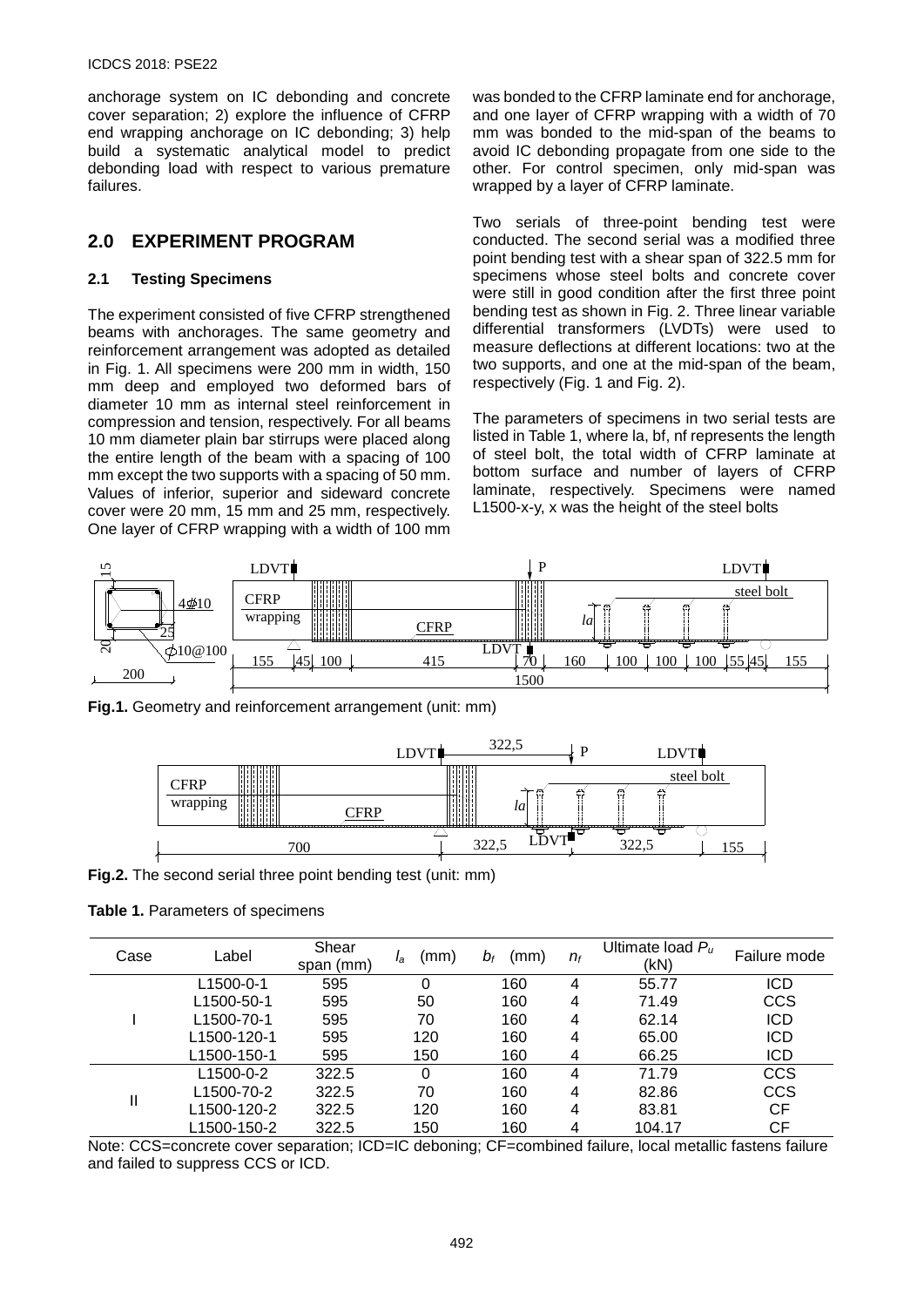anchorages and y was the number of test serial. L1500-0-1 was control specimen without steel bolts tested in serial I.

#### **2.2 Materials**

A same batch of ready-mixed concrete was used in casting the beams. The measured cubic compressive strength (*fcu*) of three 150 mm concrete cubes was 31.27 MPa after 28 days of curing. The elasticity (E), yield strength (*fy*) and ultimate strength (*fu*) of the stirrups were 204.85 GPa, 342.5 MPa and 499.5 MPa, respectively. For longitudinal reinforcement, the values were 204.40 MPa, 463.0 MPa and 575.5 MPa, respectively. The performance of the steel bolt, CFRP laminate and the adhesive were provided by manufacturer as shown in Table 2.

| Table 2. Parameters of specimens |  |
|----------------------------------|--|
|----------------------------------|--|

| Material         | diam<br>-eter<br>/mm | thick<br>ness<br>/mm | E l<br>GPa | fv l<br>MPa | fu l<br>MPa |
|------------------|----------------------|----------------------|------------|-------------|-------------|
| Steel bolt       | 10                   |                      | 152.8      |             | 824.0       |
| CFRP<br>laminate |                      | 0.11                 |            |             | 3696        |
| adhesive         |                      |                      | 2.83       |             | 52          |

#### **2.3 Specimen Preparation**

Wooden molds were prepared for beams casting. Four holes were preset for steel bolts at designed locations as shown in Fig. 3 using PVC tube with a diameter of 20 mm. All specimens and concrete cubes were extracted from the molds 24 hours after casting and then cured in the ambient environment for

28 days. During the first 7 days of curing, the beams were poured with clean water once a day and then covered with plastic film. Three cubes used to determine the concrete strength were dealt with same procedure. Before the installation of the CFRP laminates and steel bolts, the concrete surface was properly prepared by the order of sandblasting, brushing and cleaning, which were done to guarantee an ideal bond between the CFRP laminate and the concrete.

Wet-layup procedure was adopted for CFRP laminate bonding. As shown in Fig. 3, two strips of CFRP laminates were attached to the bottom surface of the specimens. Each strip of CFRP laminate consisted of four layers of unidirectional textile. Each layer had a width of 80 mm, length of 1100 mm. Steel bolts of different lengths were inserted into the preset holes, followed by injecting in epoxy resin to form a bond between the concrete and steel bolts. A 5 mm thick, 40 mm wide steel plate was settled on the CFRP laminate with steel nuts. The specimens were then placed in a room-temperature environment for at least seven days. Eight strain gauges were glued to CFRP laminate (Fig. 3) before test. For control group L1500- 0, each side was glued eight strain gauges symmetrical about the centre line.



**Fig.3.** Bottom surface of the specimens (unit: mm**)**



(c) Failure of L1500-150-1

**Fig.4.** Typical crack distribution of test serial I (unit: kN).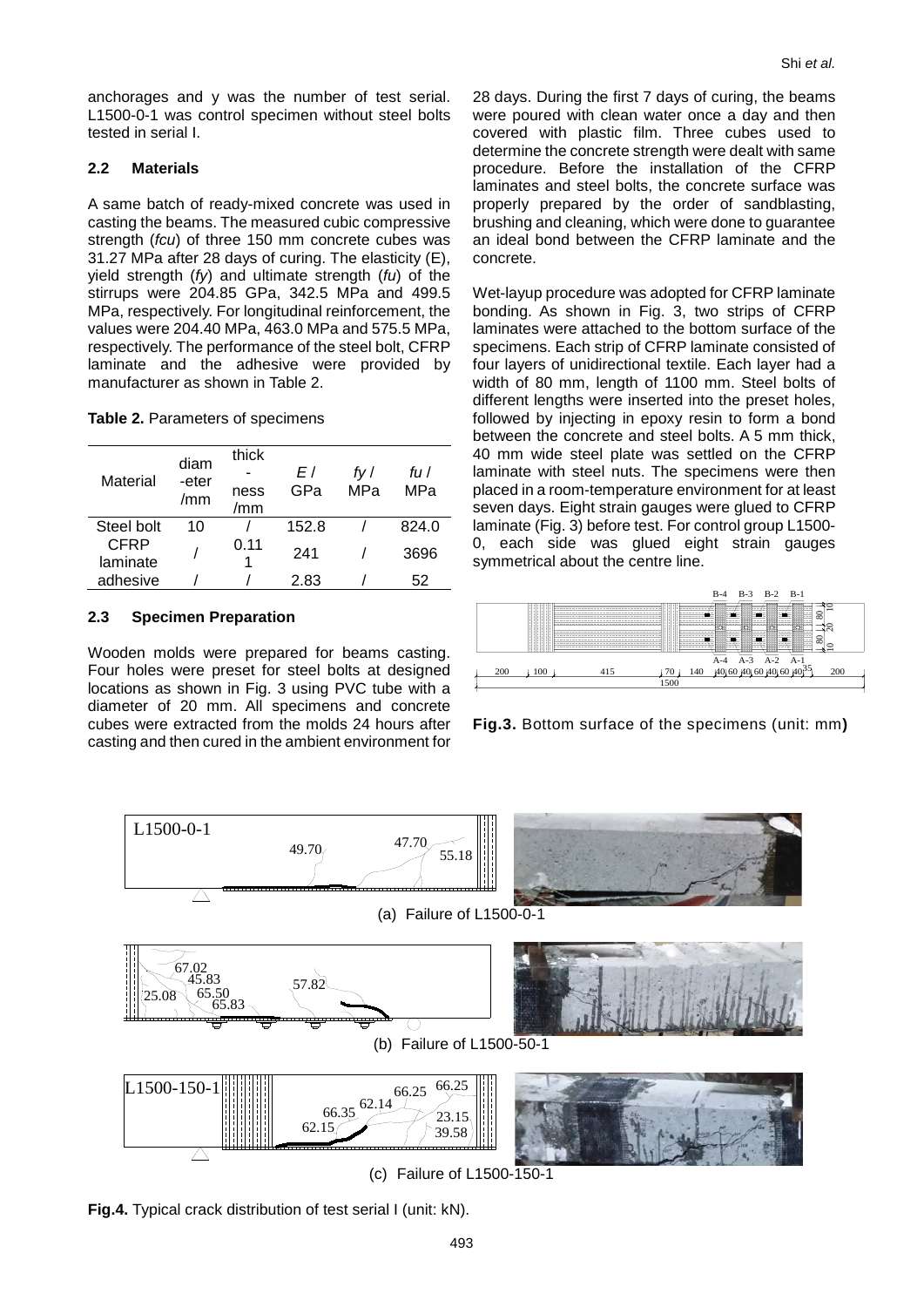# **3.0 RESULTS AND DISCUSSIONS**

#### **3.1 Failure Mode**

Three kinds of failure modes were observed as listed in Table 1: CCS, IC debonding and CF. Typical crack distribution of test serial I are shown in Fig. 4,, all specimens except L1500-50-1 failed by CFRP end wrapping rupture caused by IC debonding, which is why the ultimate loads of L1500-70-1, L1500-120-1 and L1500-150-1 were almost same. For L1500-50- 1, the IC deboning occurred at the side with steel bolts and was suppressed by steel bolts. As the load increased, the specimen finally failed by CCS. However, the ultimate load of L1500-50-1 was even higher than L1500-150-1, which may be caused by the scatter of specimens. In the test serial II, CCS was prevented with the increase of the height of steel bolt anchorages, and the failure mode changed to CF with too large deformation of steel plates (Fig. 5).

The typical load-strain relationships of some specimens are plotted in Fig. 6. 'An' in the figures represents the average strain of point A and B (Fig. 3).





**Fig.5.** Combined failure of L1500-150-2.

#### **3.2 Load-strain response (CFRP)**

On the strain curves, a sudden drop could be found when the load was about 40 kN, which corresponded to the initiation of IC debonding. For L1500-0-1, the drop point of the curves occurred almost at the same load, which showed that the IC debonding propagated to the CFRP laminate end soon after the initiation. Instead, an increase of drop point can be found for the other specimens by the location order from 4 to 1, indicating the propagation was effectively suppressed or even stopped by steel bolts.



**Fig. 6.** Load-strain correlation curves